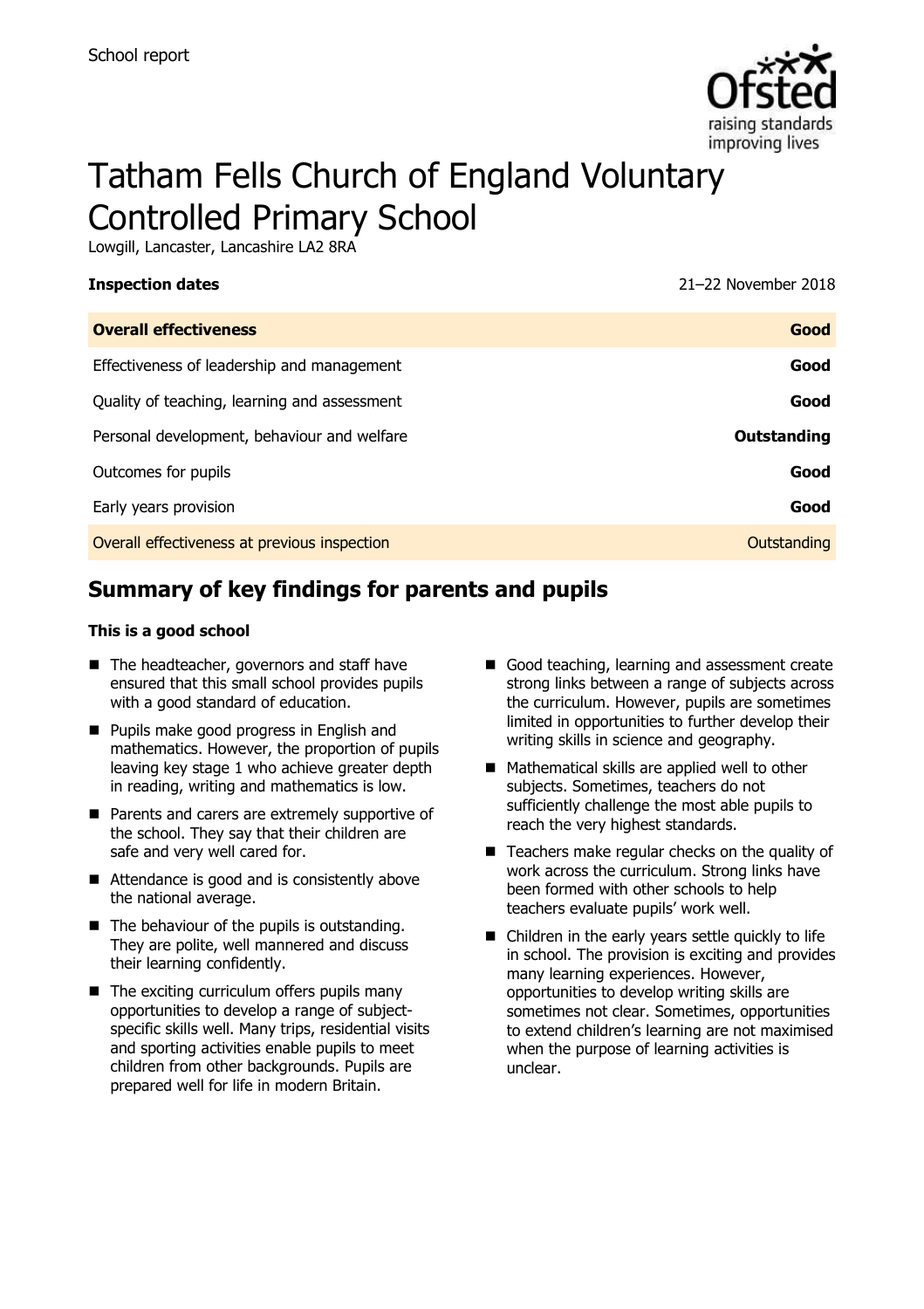

# **Full report**

### **What does the school need to do to improve further?**

- $\blacksquare$  Strengthen teaching, learning and assessment and thereby outcomes by:
	- providing pupils with more opportunities to reach the very highest standards in mathematics by the end of key stage 2
	- ensuring that pupils have more opportunities to develop their writing in science and geography
	- increasing the proportion of pupils who achieve greater depth in reading, writing and mathematics by the end of key stage 1.
- Strengthen the provision in the early years by:
	- providing children with more opportunities to engage in writing activities
	- providing clear direction to children, to enable them to engage better with the wide range of learning challenges on offer.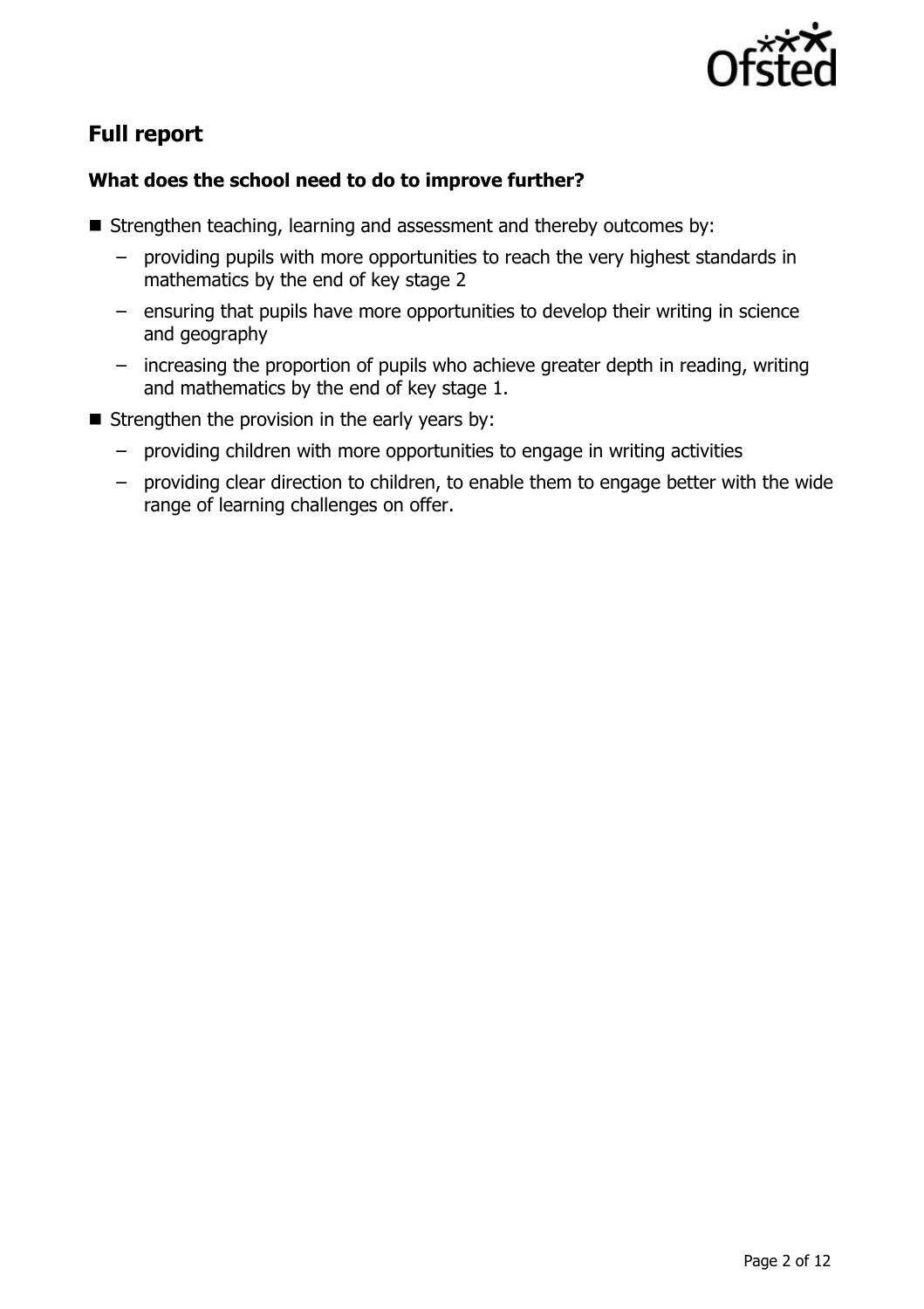

# **Inspection judgements**

#### **Effectiveness of leadership and management Good**

- The headteacher, staff and governors have ensured that Tatham Fells provides a good level of education to the small rural community that it serves. Relationships between adults and pupils are very strong, and everyone knows each other well. The headteacher and teachers monitor the progress of each pupil.
- The school has gone through a significant period of change since the previous inspection, which took place in 2008. The headteacher and teachers are newly appointed since then. The headteacher shares her time between Tatham Fells School and another local primary school. Academic standards in the school have remained stable for several years.
- Leaders' self-evaluation of the school is accurate. Leaders are honest and recognise the position that the school is currently in and how it has changed over the years. The local authority agrees with the school's evaluation of its own performance. It has worked in partnership with the school for several years and provides the school with advice and support, most recently in the further development of reading. The school development plan sets out clearly a range of relevant priorities to improve the school further. Teachers work closely with the headteacher to formulate action plans for all subjects.
- Leaders ensure that the standard of teaching, learning and assessment is good, and that the behaviour of the pupils continues to be a strength of the school. Leaders have strong links with the other schools in the Lune Valley Cluster. They make frequent checks on the quality of pupils' work and compare this work to the work of pupils in other schools. This assures teachers that their assessments are accurate. As a result, pupils continue to make strong progress in a wide range of subjects.
- As a small team of staff, the headteacher and the teachers share the roles of subject leaders between them. As a team they monitor the standards in English and mathematics and agree on aspects needing attention. For example, they noticed that standards in mathematics were falling. They introduced a new scheme of work to help teachers plan better for the wide age ranges across the two classes. As a result, standards in mathematics are improving. This improvement continued, and pupils' attainment rose in key stage 1 and key stage 2 in 2018.
- Leadership in English has been effective in improving reading outcomes across the school. Leaders have focused on developing the pupils' ability to read with greater levels of understanding. Working alongside an adviser from the local authority, leaders have now streamlined systems in school to ensure that texts are carefully matched to the reading ability of the pupils. Pupils read well and enjoy reading.
- Additional funding through the pupil premium and the physical education (PE) sports funding is used effectively. The school has recently invested in a purpose-built running track to further develop pupils' fitness. Each school day starts at 8.30am and many pupils arrive early and attempt to run a mile before school. Leaders provide afterschool clubs every day for the pupils. These include football, netball and multi-sports.
- Leaders plan the curriculum carefully to ensure that skills and knowledge are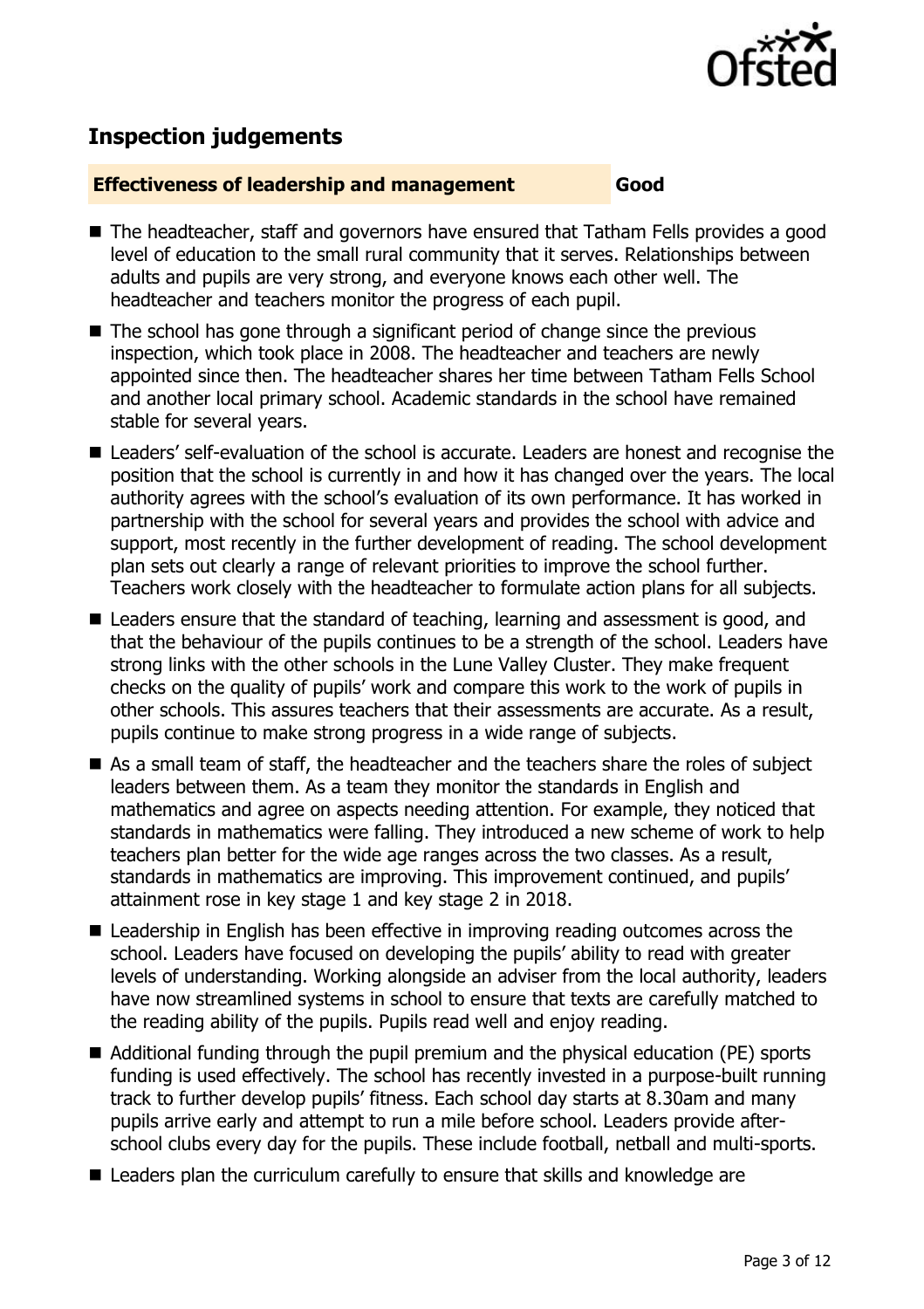

developed well over time. They manage this well through a rolling programme of coverage. Each sequence of lessons or planned learning experiences considers the different ages of the pupils. For example, a recent trip to Lancaster cathedral included a focus on a range of geography skills as well as being part of pupils' religious education work.

- Pupils' spiritual, moral, social and cultural education is developed effectively through the curriculum. Leaders ensure that pupils have many opportunities to visit places of worship, engage in sporting activities with other schools and attend events away from school. Pupils take part in several residential activities during their time at school; the older pupils enthusiastically told me about a previous trip to the Isle of Man and how they were looking forward to visiting Edinburgh later in the year. Pupils value opportunities to attend large-scale events, such as participating in a mass choral event in Manchester. These activities enrich pupils' learning experiences, enabling them to meet pupils from other parts of the country and prepare them well for life in modern Britain.
- Leadership of education for pupils with special educational needs and/or disabilities (SEND) is good. Pupils who have individual support plans make good progress and receive timely and proportionate interventions.

#### **Governance of the school**

- Governors are very active in the life of the school and supportive of the work of the staff. They are regular visitors and know the school well. For example, several governors come into school to hear pupils read each week and they run a gardening club weekly for pupils.
- Governors work diligently to engage parents and develop positive relationships with families. They have set up a monthly stay-and-play session for pre-school children to encourage new families to attend the school.
- Governors are kept up to date through regular reports from the headteacher in relation to standards in the school. Governors have a deep understanding of the school's needs. For example, governors were pragmatic and ensured that the needs of this small school were met appropriately when appointing the current headteacher.
- Governors have ensured that they meet their statutory responsibilities.

### **Safeguarding**

- $\blacksquare$  The arrangements for safeguarding are effective.
- Leaders have created a strong and vigilant culture. All members of staff receive up-todate training in how to safeguard pupils and spot signs of potential radicalisation through 'Prevent' duty training. Checks on the suitability of adults to work in the school are undertaken with care.
- Members of staff are clear in their safeguarding responsibilities. Safeguarding concerns are recorded centrally. When the headteacher is not on the school premises, the senior teacher fulfils the role of designated safeguarding lead.
- School leaders work with a range of partner agencies, including children's social care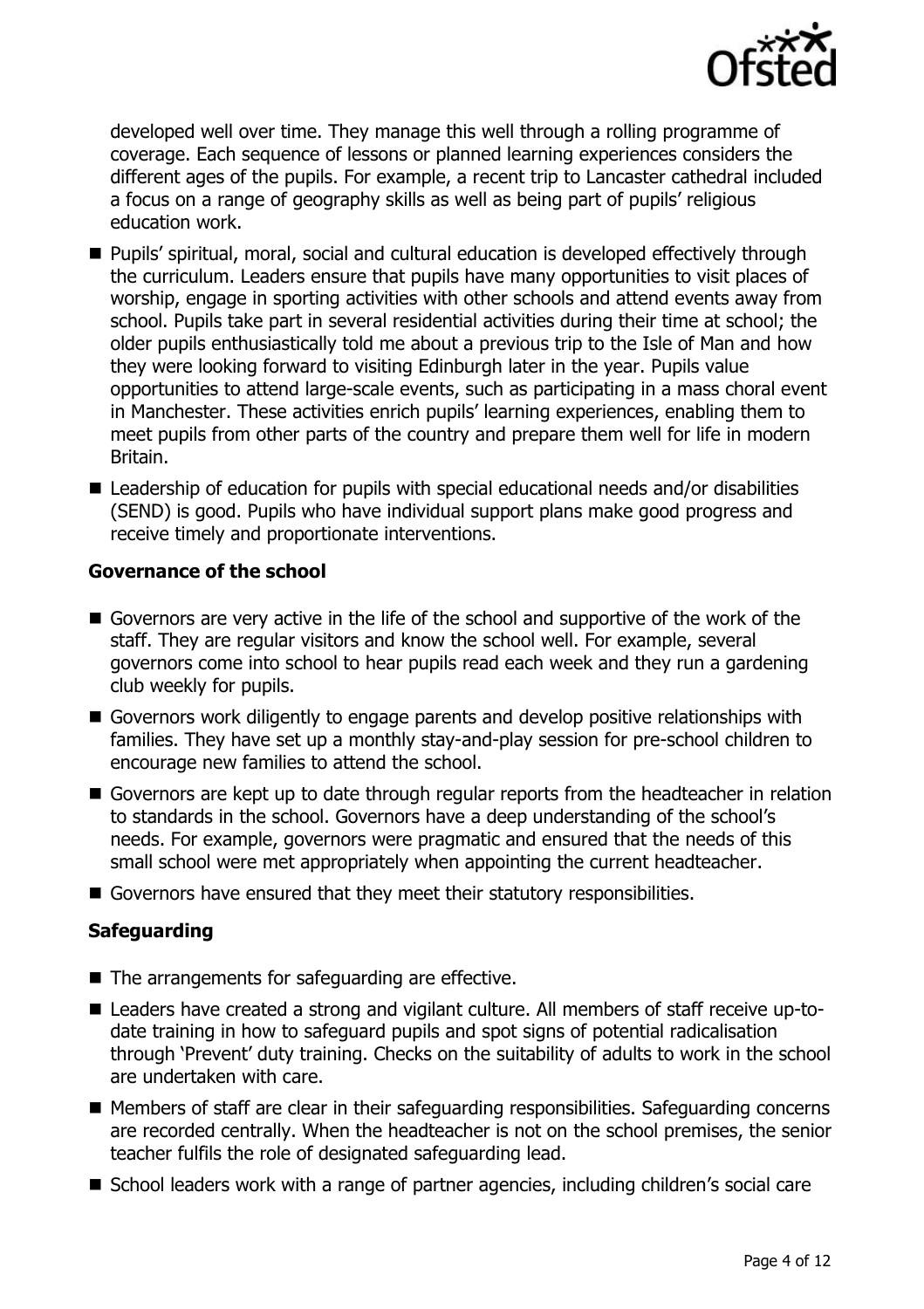

and several national charities. They ensure that pupils receive the correct support where needed.

■ The parents who responded to Parent View and all parents who spoke to the inspector agreed that their children are safe in school and are well cared for by staff.

#### **Quality of teaching, learning and assessment Good**

- The quality of teaching, learning and assessment secures good progress for pupils across the curriculum. Teachers plan lessons well to meet the needs of the mixed age ranges of the classes and of pupils with SEND. They plan exciting activities to spark pupils' curiosity.
- Teachers have high expectations of the pupils. Relationships between the teachers and pupils are strong; the teachers know the pupils well. As a result, pupils respond promptly to instructions and are keen and enthusiastic to learn.
- The support staff have a large teaching commitment. Governors value their work highly and describe them as the 'backbone of the school'. Teaching assistants support teachers well and regularly lead groups in the teaching of English, mathematics and phonics.
- Teachers' subject knowledge is good. Teachers question pupils well in mathematics and encourage them to think deeply. For example, while learning about ratio, pupils are challenged to think how they could find out the required information. Pupils respond well to this type of challenge.
- Questioning is also employed successfully in the teaching of reading. Teachers ask probing questions to draw out pupils' understanding of a text in more detail. As a result, pupils' skills of inference are developing well.
- The teaching of phonics is effective. Teachers and teaching assistants challenge pupils according to their ability. For example, in one class the oldest pupils wrote sentences using superlatives while the very youngest practise sounding out the initial letter sounds. Games and well-established routines ensure that little learning time is lost. Teaching assistants benefit from regular training in the teaching of phonics so that their support is effective.
- The teaching of mathematics is good across the school. Teachers have implemented a new scheme of work successfully. Teachers and teaching assistants have all received thorough training in teaching mathematics to mixed age-group classes. Work seen in pupils' mathematics records and books shows that they work hard and make strong progress. Sometimes, the most able pupils are not challenged enough to move on their learning to the next step.
- Writing is taught effectively across the school. In English lessons, pupils write widely and often across a range of interesting genres. Teachers ensure that pupils apply a wide range of punctuation, grammatical features and accurate spellings in their writing. For example, in English older pupils have written poetry about their favourite chocolate cake, and younger pupils have written instructions for catching a wild bird. This standard of writing continues in history where pupils write with care about Henry VIII. Pupils enjoyed designing posters advertising the position of the king's next wife.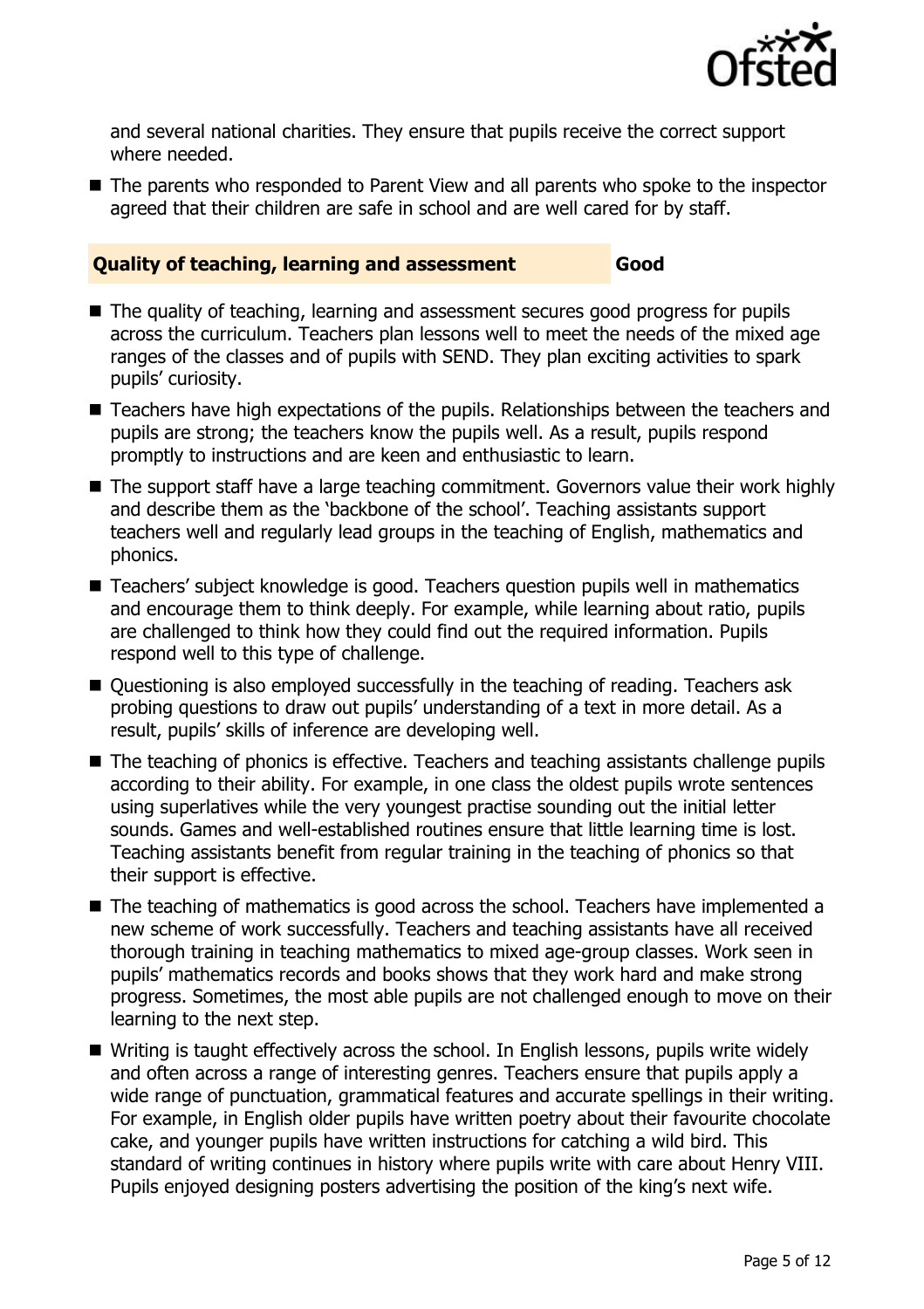

Sometimes, teachers do not give the pupils the same opportunities to apply their writing skills fully in science and geography.

#### **Personal development, behaviour and welfare <b>COUNG COULTS** Outstanding

#### **Personal development and welfare**

- The school's work to promote pupils' personal development and welfare is outstanding.
- **Pupils are confident and self-reliant. They positively discuss what they would like to do** as a career when they are older. Pupils are knowledgeable about some of the qualifications that they might need in the future. They know that if they are to become better at something, or develop their skills further, they need to work hard and practise.
- **Pupils are happy at school, and they know each other well. The older pupils play with** the younger pupils at break and lunchtimes. Pupils across the school take full advantage of the many opportunities on offer. For example, many pupils are members of the school council, the eco-council or the gardening club.
- **Pupils appreciate that teachers recognise their good work in the weekly special** mentions assemblies, as well as the 'once-in-a-lifetime opportunity' to be awarded a VIP badge for excellent work. They are proud of their house teams, which are named after the three local mountains of Whernside, Pen-y-ghent and Ingleborough. Pupils were proud of the fact that, as an optional weekend activity, they have climbed a different mountain each year.
- The school curriculum enables the pupils to learn about their place in modern Britain. They enjoy the many trips and residential experiences that enrich the curriculum further, including looking forward to a planned trip to Edinburgh in the summer term.
- **Pupils have a good understanding of the effects of bullying and how to deal with** negative behaviours. A large part of their personal, social, health and economic education explores how to stay mentally and physically resilient. This is reflected well in the early years, where the youngest children learn how to sort happy and positive thoughts into one bucket and place negative thoughts and actions into other buckets. Older pupils explore bullying and negative behaviours through role-play. Pupils say that this helps them as part of their transition to high school.
- **Pupils know how to stay safe while online and while away from school. They have a** good awareness of internet safety. Part of their recent trip to Lancaster focused on teaching the youngest children about the dangers of traffic in large cities.

### **Behaviour**

- The behaviour of pupils is outstanding. Behaviour around the school is exemplary. Pupils are polite and kind to adults and each other. Pupils say that bullying and namecalling does not happen. Incidents of poor behaviour are extremely rare. Pupils are aware of the school behaviour policy and say that it is applied fairly by the staff.
- **Pupils' behaviour during social times is impeccable. At lunchtimes, pupils sit together in**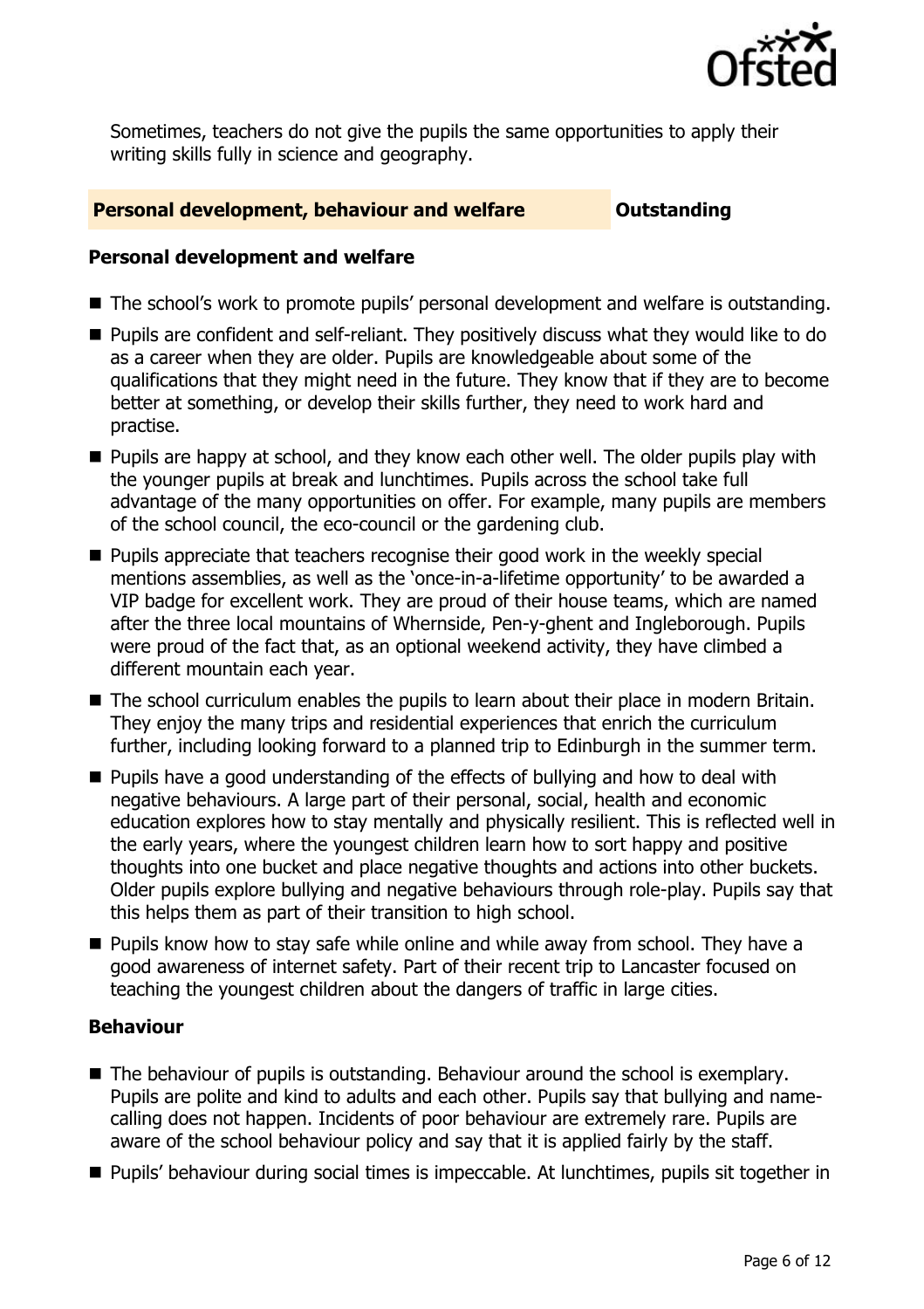

mixed age-group tables. Pupils conduct themselves well and behave in a calm and purposeful manner. The mood in the hall at lunchtimes is one where the pupils come together to share a meal rather than merely go to the hall to have their lunch. Pupils tidy away their cutlery, older pupils stack the plates from the table and they go out to play together with no fuss.

- **Pupils work very hard in their lessons. They are used to working in groups, pairs or on** their own. Despite the wide age ranges in the classes, the pupils support and encourage each other well. Pupils enjoy their lessons, particularly PE, art and mathematics.
- Attendance remains a strength of the school. There are no pupils who are regularly absent from school. Good attendance is celebrated during the 'special mention' assemblies.
- As a result of pupils' outstanding behaviour, they take full advantage of what the school has to offer. Pupils enjoy the full range of after-school clubs and lunchtime clubs that are provided by the school.

#### **Outcomes for pupils Good Good**

- There are a very small number of pupils in each year group, therefore data needs to be treated with caution. However, over the past two years, no pupil leaving key stage 1 has achieved the very highest standards in reading, writing or mathematics.
- **Pupils make typically good progress at this school. Attainment at the end of key stages** 1 and 2 is close to national averages.
- $\blacksquare$  Information provided by the school for pupils currently on roll shows that pupils make strong progress in reading, writing and mathematics across each year group. Progress information indicates that as pupils move through school, progress remains strong.
- The care and attention from teachers and staff ensure that pupils with SEND receive effective support to make good progress from their different starting points across the curriculum.
- **Pupils enjoy reading. They say that they like the new way reading is taught across the** school. Pupils engage in a wide range of reading activities, including individual, wholeclass and group reading. In all situations, the pupils benefit from effective teacher questioning. In their individual reading, they enjoy taking a computer-based quiz at the end of each book. Not only do these quizzes challenge the pupils to prove that they have understood the text, they also keep a count of the number of words in each book. Each pupil in key stage 2 is working hard to read one million words and join the 'millionaire club'. Pupils read well and are knowledgeable about a range of contemporary authors.
- **Improvements in mathematics are evident in pupils' growing confidence in calculations.** Attainment for pupils leaving key stages 1 and 2 rose in 2018.
- **Pupils enjoy their writing and have developed good skills over time. Outcomes for** pupils leaving key stage 2 rose in 2018. Pupils write with increasing accuracy and the application of well-embedded skills enables them to edit and reflect on their writing.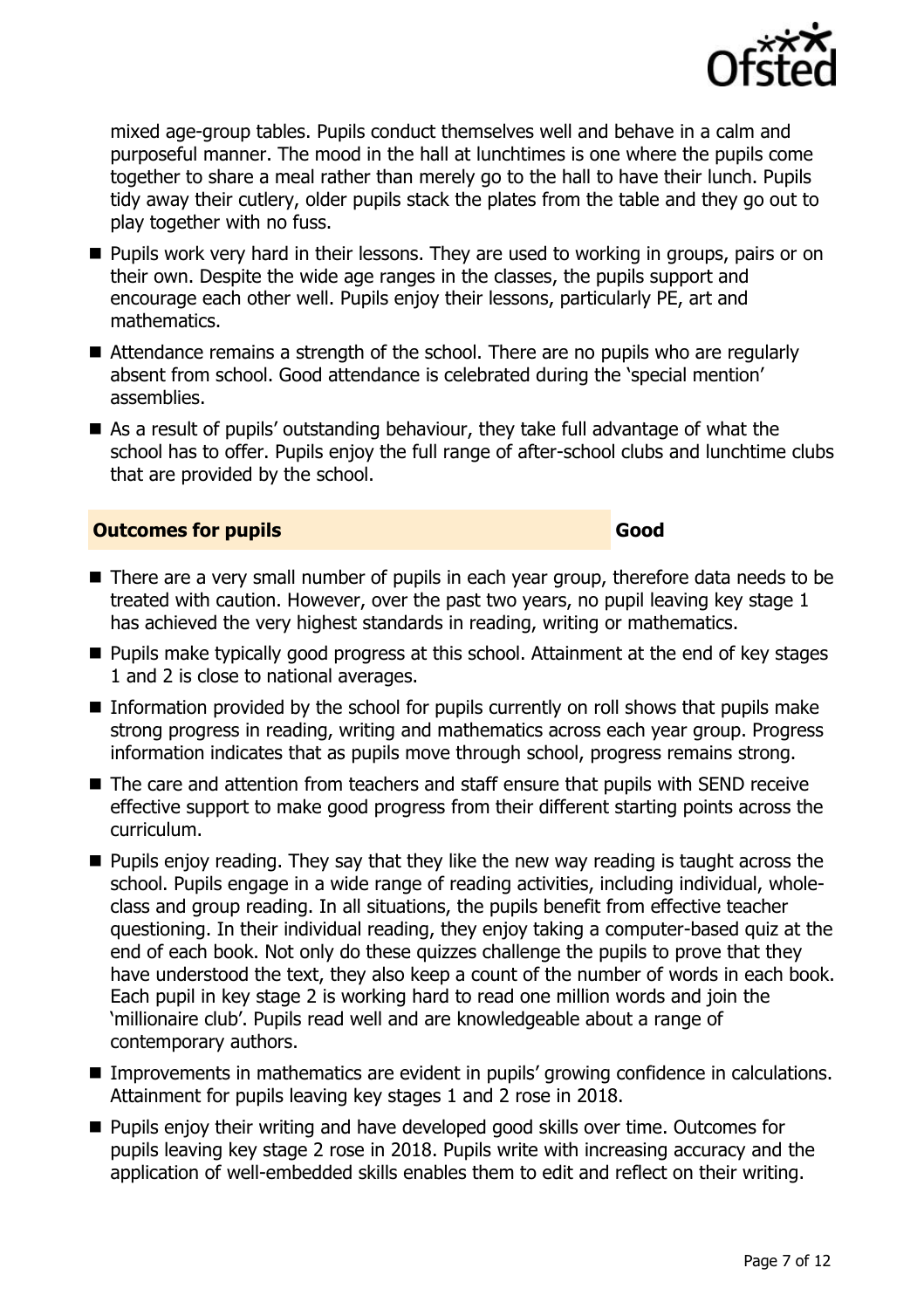

Opportunities to develop these skills are limited in geography and science.

- **Pupils'** outcomes in other subjects are strong. In history, pupils regularly apply their research skills to find out about the past. Skills in geography are built up consistently over time. For example, pupils read maps of increasing complexity as they move through the school. Older pupils can find geographical features and compare the use of rural and urban land. In science, pupils have many opportunities to develop their investigative skills and apply their mathematics well to create tables, graphs and charts.
- Art skills are developed well from an early age. As pupils move through the school, they experiment with a wide range of materials and media. They use paint, pencils and chalks effectively. The work in pupils' sketch books over time demonstrates strong progress in this area. Staff celebrate pupils' artwork well in the many colourful displays around the school.

#### **Early years provision Good Good**

#### ■ The headteacher has overall responsibility for the progress of children in the early years. Baseline assessments are carefully completed for each child on entry to school. Effective leadership has built up an accurate assessment system to enable the school to have a thorough understanding of the ability of each child.

- Attainment on entry fluctuates because of small numbers and different pre-school experiences. Leaders focus on individual needs. Assessment records and children's work show that progress is good.
- **Parents are kept well informed about the progress of their children through the use of** electronic learning journals. Work in these journals and children's other work shows that they make strong progress. Leaders have ensured that the policies in place reflect the needs of individual children. Leaders have ensured that all welfare requirements in the early years have been met; they have created a strong safeguarding culture.
- Children in the early vears are taught in the class alongside pupils in Years 1 and 2. Transition of children into Year 1 is seamless and children are ready to start Year 1. Throughout the year, children benefit from engaging in learning with the older pupils across a wide range of subjects.
- Children typically take up a part-time place in the Nursery year. Many children's first experience of full-time school is when they join the Reception class. Leaders have recently introduced a 'stay and play' session to encourage a greater uptake of places in Nursery.
- Leaders carefully consider the curriculum for the youngest children, with a focus on increasing life experiences through a range of visits, such as a trip to the local fire station.
- As in the rest of the school, children benefit from good teaching. The early years has a dedicated outdoor learning space that develops learning beyond the classroom. Children engage in a range of activities that develop their creative, mathematical and motor skills. For example, during the inspection children used marshmallows and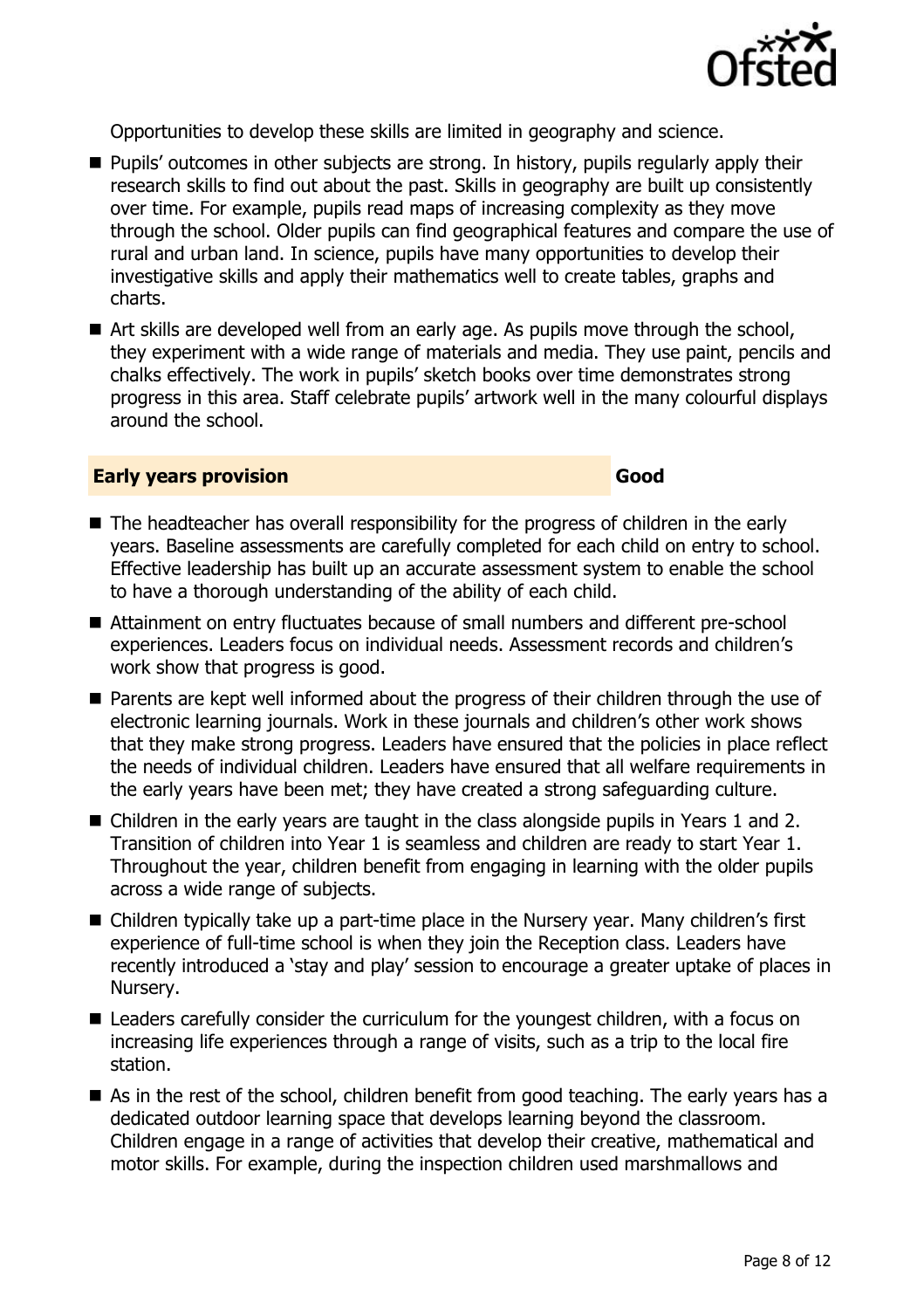

straws to create caves as part of their work about a bear hunt.

- Adults use effective questioning to challenge children to think about their responses. For example, during the inspection children drew maps and plans. They were challenged to talk about the key features and explain the different parts.
- Children in the early years benefit from effective teaching of phonics. They apply their knowledge well and enjoy reading. There are well developed routines in place to teach reading.
- Sometimes, because of the layout of the classroom, it is not always clear what children are expected to achieve from the wide range of activities provided. Occasionally, children need to be gently guided by adults to learning activities. Once engaged in an activity, children work hard and cooperate well together. For example, children were asked to sort a range of objects into similar colours. The children worked well together and communicated effectively with each other throughout the activity.
- **Performance information from previous years has indicated that children's writing** progress could be even stronger. As a result of this careful evaluation, staff are starting to offer more opportunities for children to write across the wider curriculum. It is too early to judge the impact of these actions.
- The behaviour of children in the early years is outstanding. This small group of children works hard together. They listen to one another and engage in learning activities together. Children enjoy the sessions when they talk about items they have brought to school. This develops their speaking, listening and attention skills. Relationships between adults and children are strong.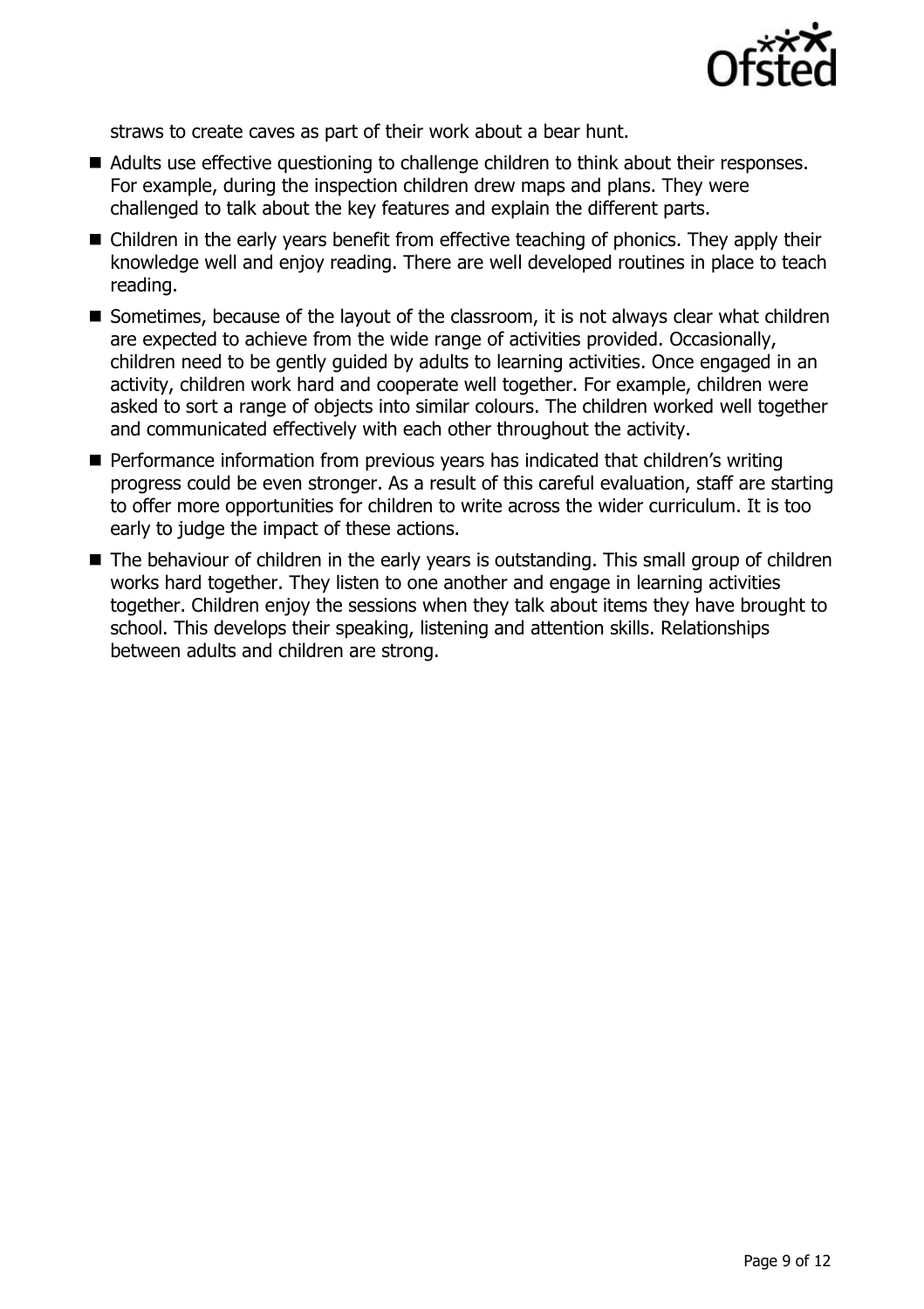

# **School details**

| Unique reference number | 119379     |
|-------------------------|------------|
| Local authority         | Lancashire |
| Inspection number       | 10046504   |

This inspection was carried out under section 8 of the Education Act 2005. The inspection was also deemed a section 5 inspection under the same Act.

| Type of school                      | Primary                       |
|-------------------------------------|-------------------------------|
| School category                     | Voluntary controlled          |
| Age range of pupils                 | 3 to 11                       |
| <b>Gender of pupils</b>             | Mixed                         |
| Number of pupils on the school roll | 47                            |
| Appropriate authority               | The governing body            |
| Chair                               | Mrs Helen Wilkinson           |
| <b>Headteacher</b>                  | Mrs Fiona Ip                  |
| Telephone number                    | 01524 261441                  |
| Website                             | www.tathamfells.lancs.sch.uk/ |
| <b>Email address</b>                | head@tathamfells.lancs.sch.uk |
| Date of previous inspection         | 1 July 2009                   |

#### **Information about this school**

- The school is a voluntary-aided Church of England primary school. The most recent section 48 inspection took place in May 2018.
- The headteacher supports the school for two and a half days each week.
- The school is smaller than the average-sized primary school.
- The school has two classes. The first class teaches children in Nursery and Reception as well as pupils in Year 1 and Year 2. The second class teaches pupils from Years 3, 4, 5 and 6.
- **Most pupils are of White British heritage.**
- The proportion of disadvantaged pupils is well below the national average.
- The proportion of pupils with SEND is below the national average.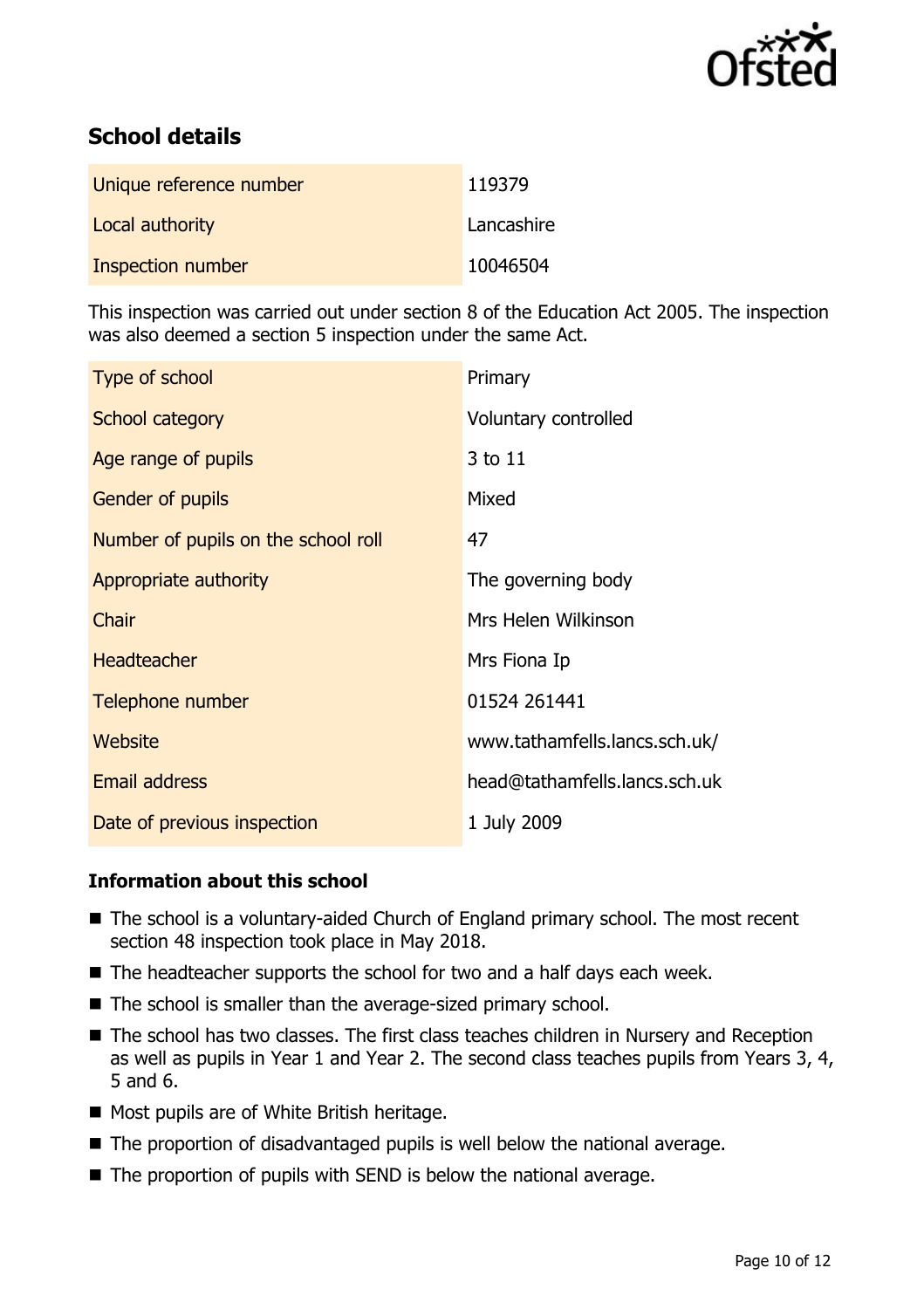

# **Information about this inspection**

- The inspector observed teaching, learning and assessment in both classes. The inspectors observed pupils' behaviour in lessons, around the school, during break and lunchtimes and while playing outside.
- The inspector viewed samples of pupils' work from a wide range of curriculum areas. The inspector heard a number of pupils read. He held a formal meeting with pupils and spoke to them at various times, both in their classrooms and around the school.
- The inspector spoke to parents and examined the 22 responses to Parent View, Ofsted's online questionnaire.
- The inspector scrutinised a wide range of school documentation, including the single central record, the school's self-evaluation and school development plan. Records of the minutes of governors' meetings, along with information about SEN, the early years and attendance, were viewed. The inspector examined behaviour records and reports from the local authority about the effectiveness of the school.
- The inspector held a telephone conversation with a representative from the local authority.
- $\blacksquare$  The inspector met with eight members of the governing body including the chair of governors.

#### **Inspection team**

John Donald, lead inspector **Her Majesty's Inspector**